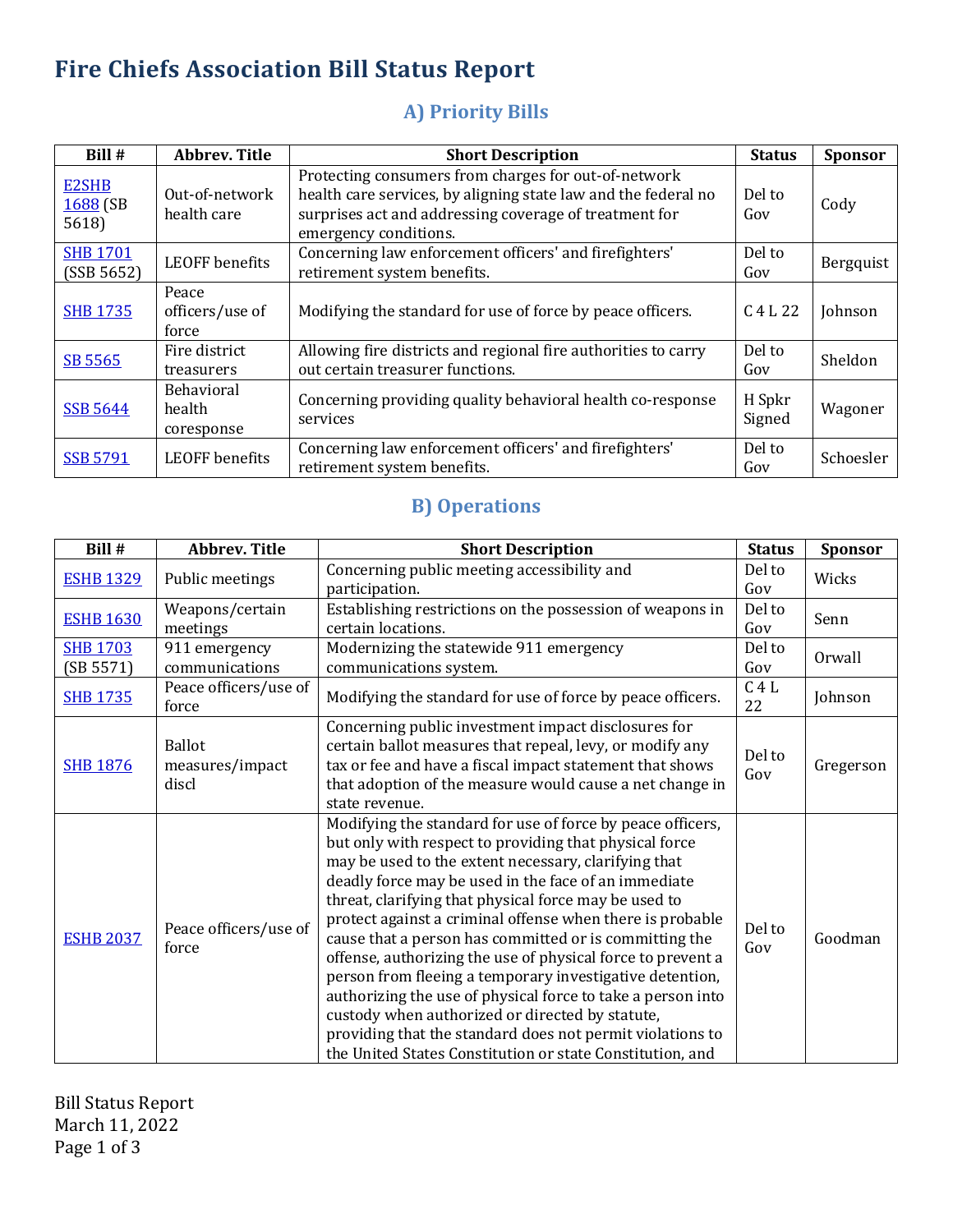|                 |                             | defining deadly force, physical force, necessary, and<br>totality of the ci                        |                  |                |
|-----------------|-----------------------------|----------------------------------------------------------------------------------------------------|------------------|----------------|
| <b>SSB 5555</b> | Safety<br>telecommunicators | Concerning public safety telecommunicators.                                                        | H Spkr<br>Signed | Van De<br>Wege |
| SB 5565         | Fire district<br>treasurers | Allowing fire districts and regional fire authorities to<br>carry out certain treasurer functions. | Del to<br>Gov    | Sheldon        |

#### **C) EMS & Behavioral Health**

| Bill #                            | <b>Abbrev. Title</b>                      | <b>Short Description</b>                                                                                                                                                                                  | <b>Status</b>    | <b>Sponsor</b> |
|-----------------------------------|-------------------------------------------|-----------------------------------------------------------------------------------------------------------------------------------------------------------------------------------------------------------|------------------|----------------|
| <b>E2SHB</b><br>1688 (SB<br>5618) | Out-of-network<br>health care             | Protecting consumers from charges for out-of-network<br>health care services, by aligning state law and the federal no<br>surprises act and addressing coverage of treatment for<br>emergency conditions. | Del to<br>Gov    | Cody           |
| <b>SHB 1893</b><br>(SB 5754)      | EMTs/public<br>health                     | Allowing emergency medical technicians to provide medical<br>evaluation, testing, and vaccines outside of an emergency in<br>response to a public health agency request.                                  | Del to<br>Gov    | Donaghy        |
| <b>SSB 5644</b>                   | <b>Behavioral</b><br>health<br>coresponse | Concerning providing quality behavioral health co-response<br>services                                                                                                                                    | H Spkr<br>Signed | Wagoner        |
| <b>SSB 5821</b><br>(HB 1995)      | Cardiac & stroke<br>response              | Evaluating the state's cardiac and stroke emergency<br>response system.                                                                                                                                   | Del to<br>Gov    | Rivers         |

## **D)** Local Gov Finance

| Bill #         | Abbrev. Title                      | <b>Short Description</b>                                                                                                                                                      | <b>Status</b> | <b>Sponsor</b> |
|----------------|------------------------------------|-------------------------------------------------------------------------------------------------------------------------------------------------------------------------------|---------------|----------------|
| <b>SB 5505</b> | Farmers<br>market prop.<br>tax ex. | Reinstating a property tax exemption for property owned by<br>certain nonprofit organizations where a portion of the property<br>is used for the purpose of a farmers market. | Del to<br>Gov | Rolfes         |

#### **E)** Human Resources & Labor

| Bill #                        | <b>Abbrev. Title</b>               | <b>Short Description</b>                                                                                                                                                                                                                  | <b>Status</b>           | <b>Sponsor</b> |
|-------------------------------|------------------------------------|-------------------------------------------------------------------------------------------------------------------------------------------------------------------------------------------------------------------------------------------|-------------------------|----------------|
| <b>HB 1613</b>                | Employer<br>reports/private        | Concerning shared reporting responsibilities for both the<br>paid family and medical leave and the long-term services<br>and supports trust programs to clarify that information<br>collected from employer reports shall remain private. | Del to<br>Gov           | <b>Sells</b>   |
| <b>SHB 1701</b><br>(SSB 5652) | LEOFF benefits                     | Concerning law enforcement officers' and firefighters'<br>retirement system benefits.                                                                                                                                                     | Del to<br>Gov           | Bergquist      |
| <b>SHB 1732</b>               | Long-term<br>care/delay            | Delaying the implementation of the long-term services and<br>supports trust program by 18 months.                                                                                                                                         | C 1 L 22                | Sullivan       |
| <b>ESHB 1733</b>              | Long-term<br>care/exemptions       | Establishing voluntary exemptions to the long-term<br>services and supports trust program for certain<br>populations.                                                                                                                     | C 2 L 22                | Paul           |
| <b>SHB 1893</b><br>(SB 5754)  | EMTs/public health                 | Allowing emergency medical technicians to provide<br>medical evaluation, testing, and vaccines outside of an<br>emergency in response to a public health agency request.                                                                  | Del to<br>Gov           | Donaghy        |
| <b>SSB 5564</b>               | Employee<br>assistance<br>programs | Protecting the confidentiality of employees using<br>employee assistance programs.                                                                                                                                                        | C <sub>11</sub> L<br>22 | Keiser         |

**Bill Status Report** March 11, 2022 Page 2 of 3